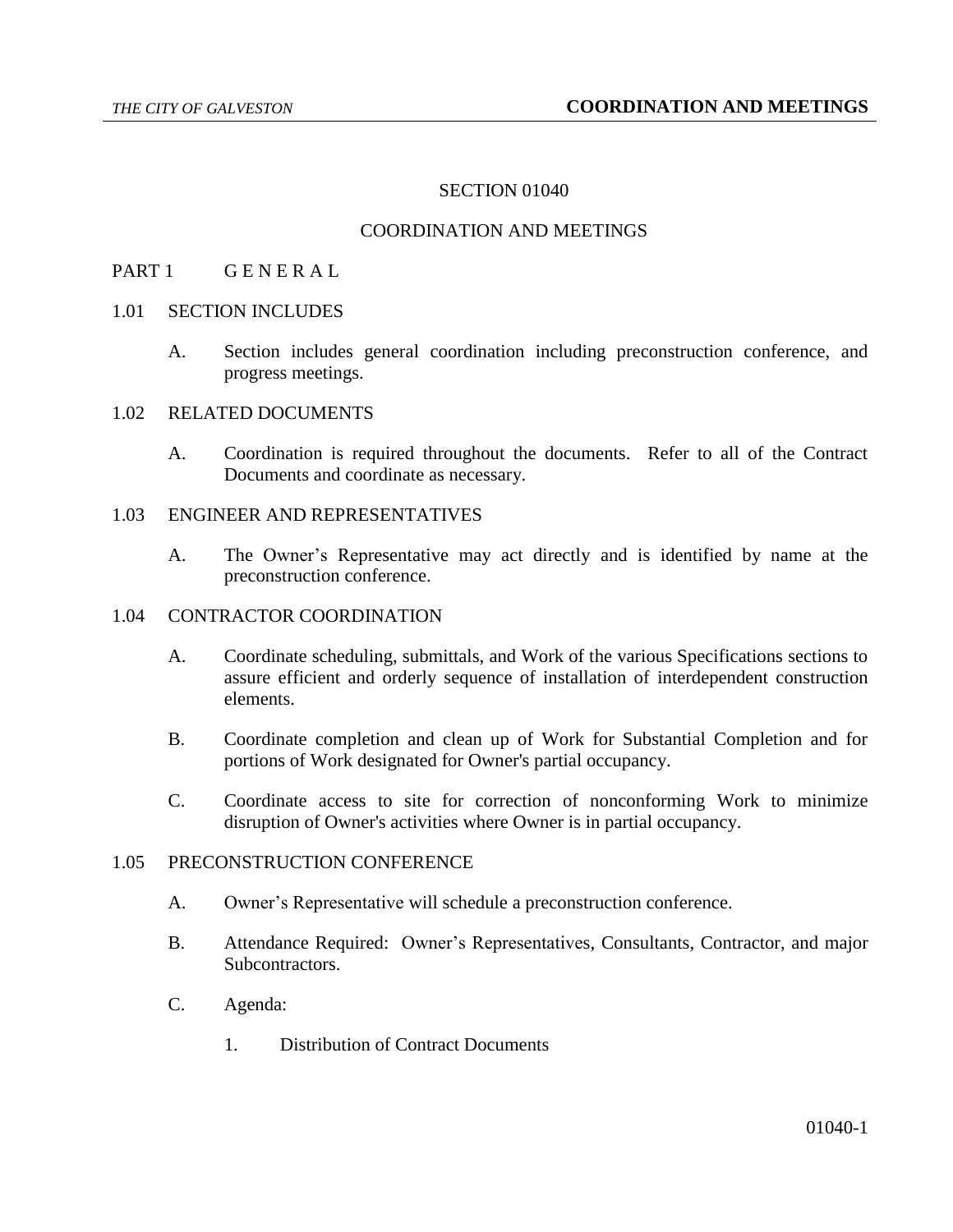- 2. Designation of personnel representing the parties in Contract, and the Consultant.
- 3. Review of insurance
- 4. Discussion of formats proposed by the Contractor for schedule of values, and construction schedule
- 5. Procedures and processing of shop drawings and other submittals, substitutions, pay estimates or applications for payment, Requests for Information, Request for Proposal, Change Orders, and Contract closeout
- 6. Scheduling of the Work and coordination with other contractors
- 7. Review of Subcontractors and Suppliers
- 8. Procedures for testing
- 9. Procedures for maintaining record documents
- 10. Owner's requirements
- 11. Construction Schedule
- 12. Storm Water Pollution Prevention Plan
- 13. Submittals and TPDES Requirements
- 14. Use of premises by Owner and Contractor
- 15. Safety and first aid procedures
- 16. Construction controls provided by Owner
- 17. Temporary utilities
- 18. Survey and layout
- 19. Security and housekeeping procedures

### 1.06 PROGRESS MEETINGS

A. Project meetings shall be held at Project field office or other location as designated by the Owner's Representative. Meeting shall be held at monthly intervals, or more frequent intervals if directed by Owner's Representative.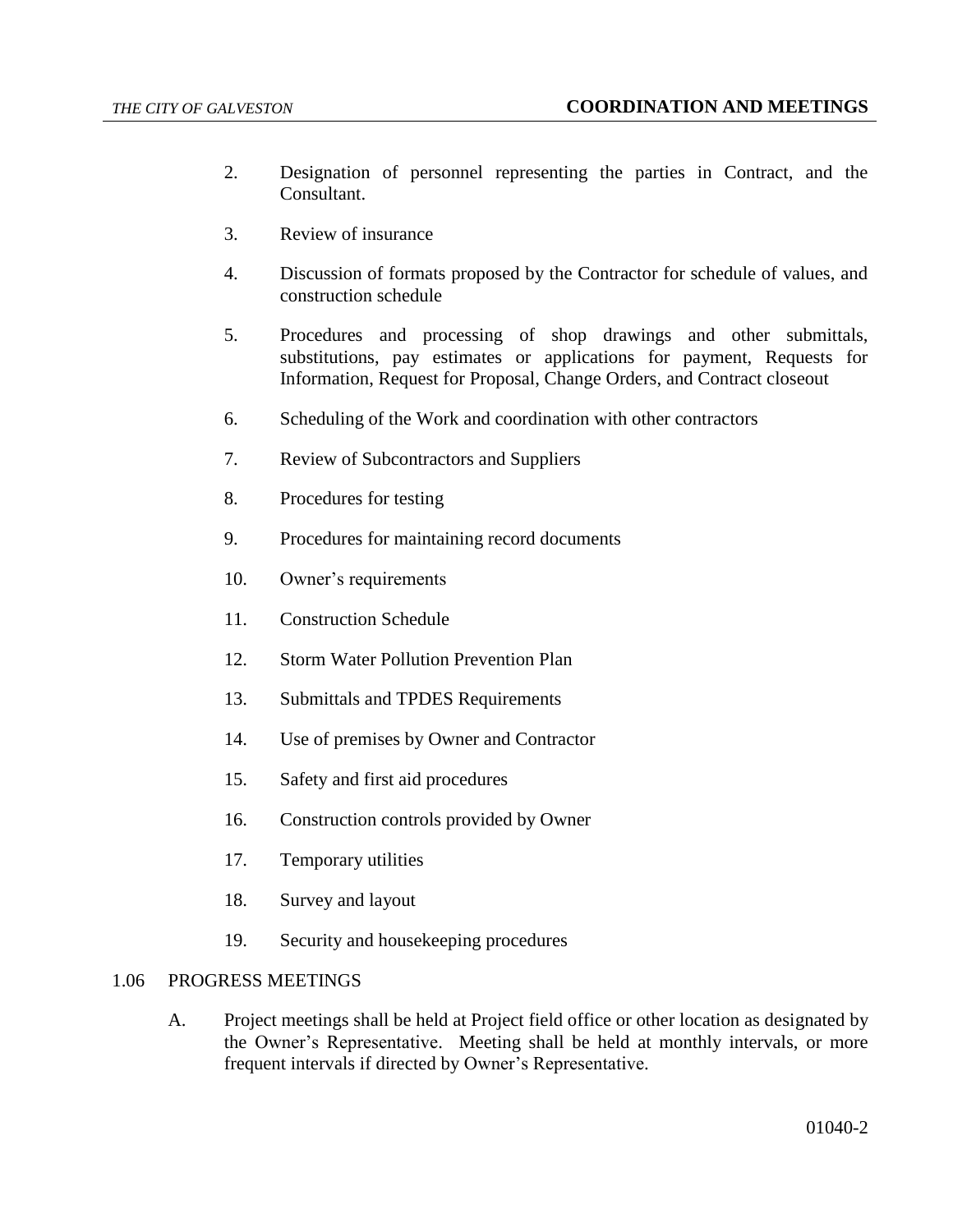- B. Attendance Required: Job superintendent, major Subcontractors and suppliers, Owner's representatives, and Consultants as appropriate to agenda topics for each meeting.
- C. Owner or his representative will make arrangements for meetings, and recording minutes.
- D. Owner or his representative will prepare the agenda and preside at meetings.
- E. Contractor shall provide required information and be prepared to discuss each agenda item.
- F. Agenda:
	- 1. Review minutes of previous meetings
	- 2. Review of Work progress schedule submittal, and pay estimates, payroll and compliance submittals
	- 3. Field observations, problems, and decisions
	- 4. Identification of problems which impede planned progress
	- 5. Review of submittals schedule and status of submittals
	- 6. Review of Request for Information and Request for Proposal status
	- 7. Change order status
	- 8. Review of off-site fabrication and delivery schedules
	- 9. Maintenance of progress schedule
	- 10. Corrective measures to regain projected schedules
	- 11. Planned progress during succeeding work period
	- 12. Coordination of projected progress
	- 13. Maintenance of quality and work standards
	- 14. Effect of proposed changes on progress schedule and coordination
	- 15. Other items relating to Work

### PART 2 PRODUCTS - NOT USED